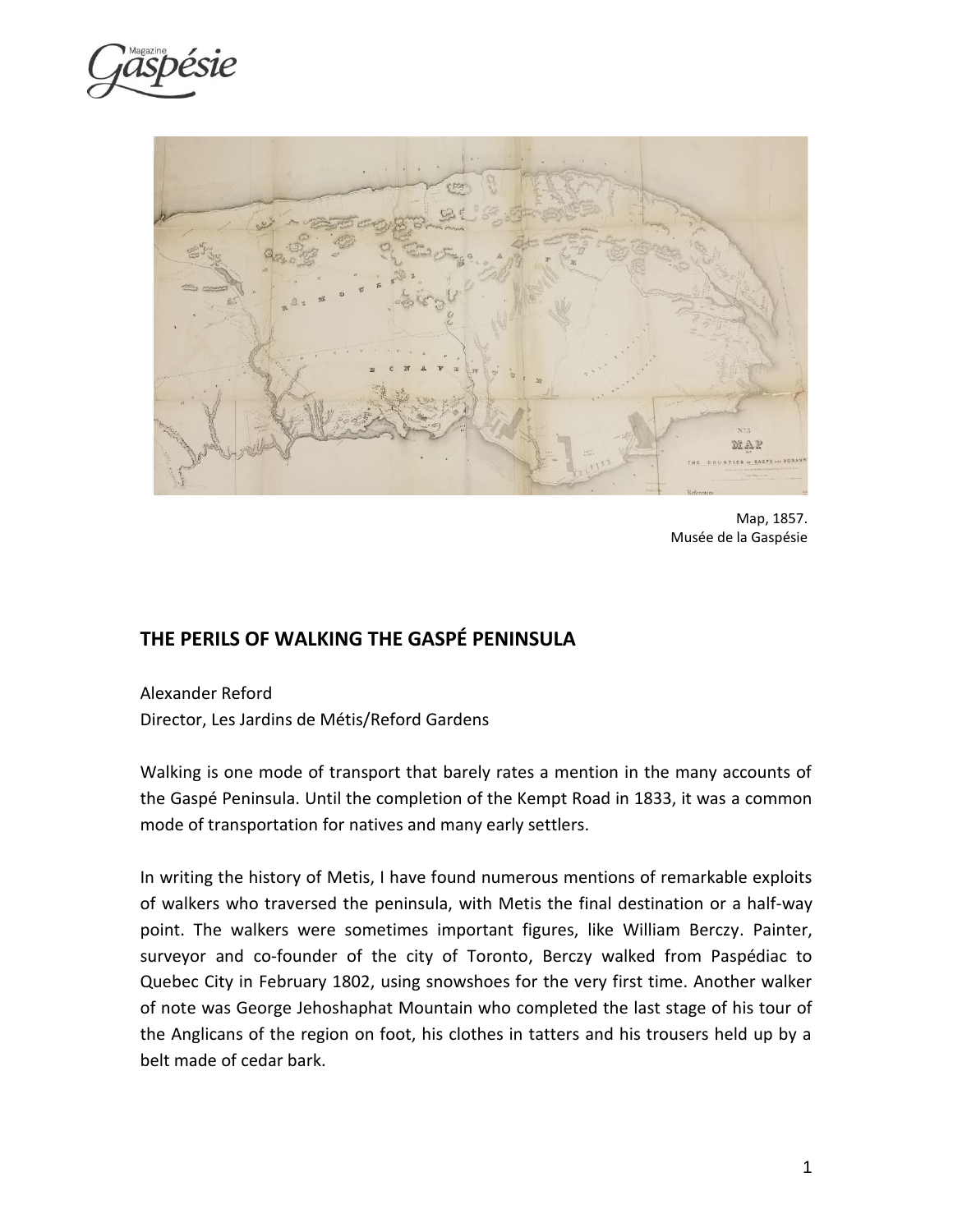

Those entrusted with the mail contracts transformed walking into a business. The mail contracts were entrusted to men who had applied for the position after public tenders, so they presumably knew what they were in for. In summer, the trails were uneven, boggy and sometimes impassable. In winter, the journey was often easier because free of most obstacles, but the challenges of weather and isolation made the trips perilous. Several mail carriers met a tragic end. Unfortunately, records or their achievements are few. Abel Lucas reported an expedition he undertook for the postmaster at Gaspé to take the mail from Gaspé to Quebec City. Leaving with 52 pounds of mail on his back on January 8, he arrived after 19 days of walking and snowshoeing on January 27<sup>th</sup>. "I saw no man for three days and two nights," he told the province's House of Assembly.

In 1845, the "Death of a Canadian Mail Courier" was reported with much dramatic flourish in newspapers, both in Canada and England. On April 24<sup>th</sup>, the *Brighton Gazette* reprinted this story published on March 1<sup>st</sup> in *The Quebec Mercury*:

Died, on the Kempt Road, near Restigouche, on the 28th January, Donald McLaren, aged 36—the Mail Courier.

The deceased had been employed the preceding eighteen months in carrying the mail between Metis and Restigouche, a distance of 97 3/4 miles, which distance he accomplished regularly twice a week—leaving Restigouche on Monday morning, and returning Saturday during the night, having thus to walk on snow shoes in the winter season 195 ½ miles every six days carrying a mail bag on his back, frequently weighing from 35 to 40 lbs. The powers of endurance and iron constitution of



Gravure du chemin Kempt, vers 1860-1865. On y voit la rivière Assemetquagan à gauche et le relais du gardien à droite. À l'époque de M. McLaren, il n'y avait pas de gardien à ce relais. À la suite de son décès, Thomas Evan sera le gardien attitré. Image tirée de : *L'opinion publique*, 1882.

the deceased were the wonder and admiration of both the white and the red man—he seemed proof against fatigue, and has been known, after a snow storm, to "*break the road*," as it is called, the whole distance through the roads, travelling without rest, except to eat, for three days and nights in succession.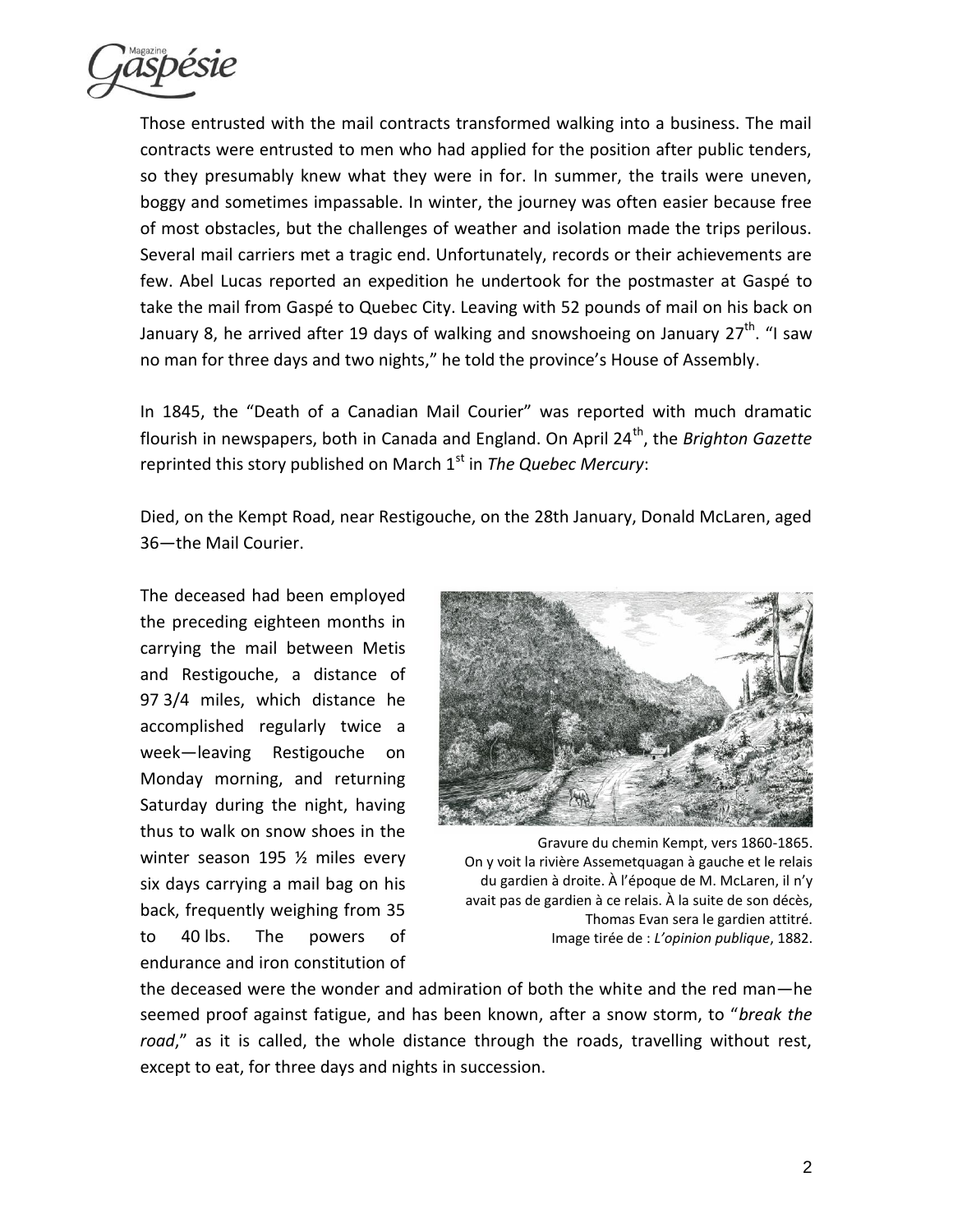

Un marcheur, début du 20e siècle. Image tirée de : Goudreau, Michel*, Le chemin historique Kempt, Guide du marcheur*, Ristigouche Sud-Est, Héritage Chemin Kempt, 2012, p. 36.

His only dress, in the severest weather, was fustian trowsers, cloth waistcoat with fustian sleeves. The heavy and continued snow storms in the month of January, told severely upon him; and he was observed to have lost flesh from a frame already gaunt and sinewy. On his arrival in Metis, on the 15th January, he was obliged to lay up for six days, receiving the kindest care and attention from Mr. Page, the postmaster. Finding himself somewhat recruited, he returned to Ristigouche, and resumed his trips, but he was evidently unequal to the exertion, being only able to walk out one half the distance, sending on a man in his place. On returning from this trip, he encountered one of the heaviest storms of the winter. He left Lowe's Camp on the Saturday morning, having 42 miles to walk to reach the first house on the Ristigouche; he was accompanied part of the distance by a lumberman, but who gave out when within 16 miles. In the course of the day they met a man who was trapping marten, who had a camp on the road. This honest fellow, Peter Glasgow, towards evening, seeing the storm increase, and having observed the weak state of the Courier, decided in his mind that he could never get out without assistance, and acting upon this generous impulse, he put on his snow shoes, and made after

him. At dusk he arrived at a deserted camp on the Desamaguagan, where he found the lumberman, who had given out, and who told him the Courier had left him an hour previous, still hoping to get out before morning with his mail. On hearing this he delayed but an instant to mend one of his snow shoes, which he had broken hurrying down the mountain.

A dark tempestuous night had now set in, and the storm howled round this generous fellow as he with difficulty followed the tracks, now fast filling up with snow. About nine o'clock he missed the trail, and after looking and listening for a while, he thought he heard a slight tapping as with a stick. This directed him into the bush, where he found the poor Courier lying with the mail bag under his head, feebly trying to knock the snow off some spruce boughs to make himself a bed—his fireworks being wet, he had tried in